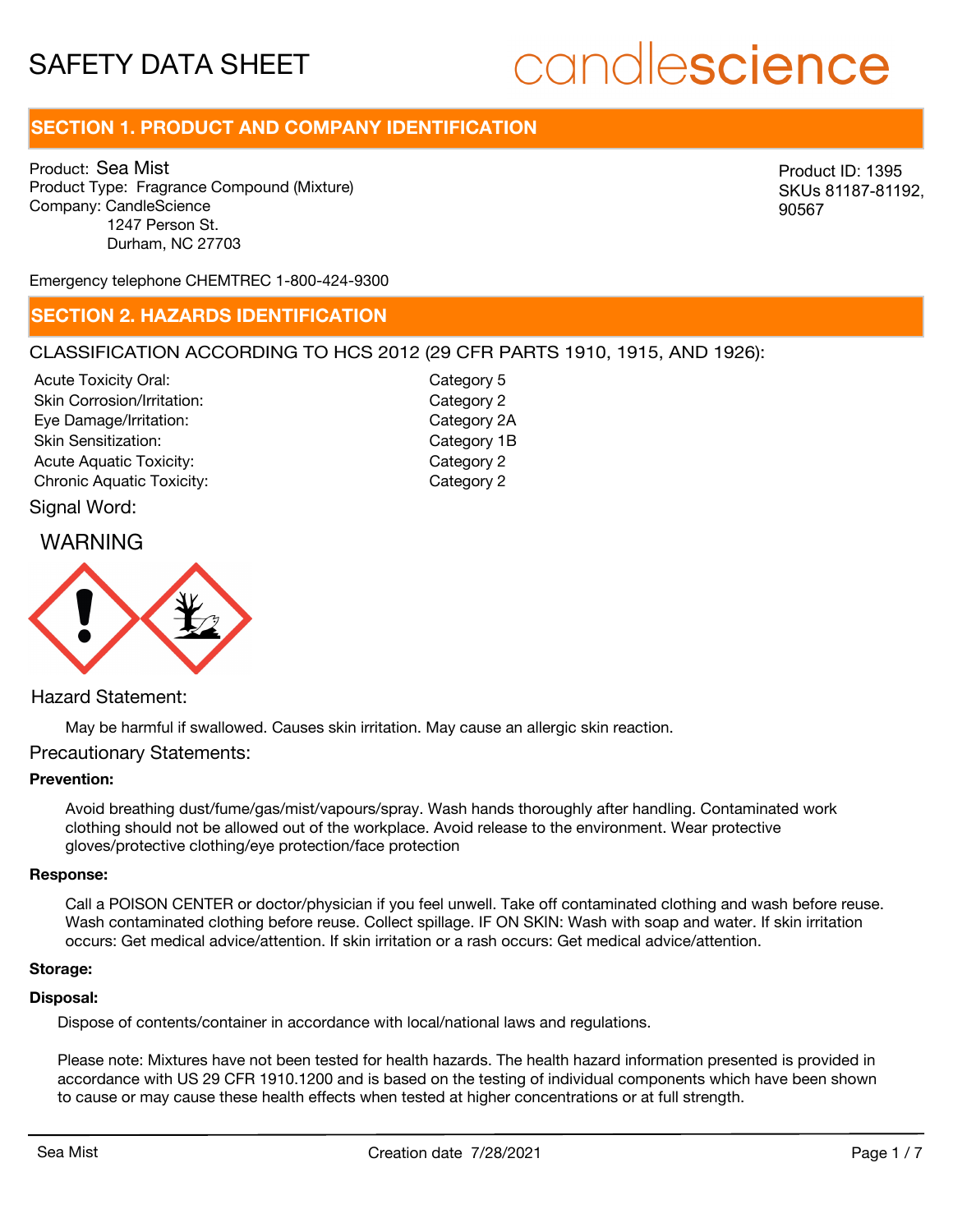# candlescience

# **SECTION 3. COMPOSITION/INFORMATION ON INGREDIENT**

| Hazardous components                                                            | CAS No.        | Weight %   |
|---------------------------------------------------------------------------------|----------------|------------|
| Benzyl benzoate                                                                 | $120 - 51 - 4$ | $10 - 20$  |
| 2-acetyl-1,2,3,4,5,6,7,8-octahydro-2,3,8,8-tetra-methylnaphtalene (main isomer) | 54464-57-2     | $5 - 10$   |
| 3-(4-ethylphenyl)-2,2-dimethylpropanal                                          | 67634-15-5     | $1 - 5$    |
| Phenethyl alcohol                                                               | $60 - 12 - 8$  | $1 - 5$    |
| Orange terpenes                                                                 | 68647-72-3     | $1 - 5$    |
| Methyl dihydrojasmonate                                                         | 24851-98-7     | $1 - 5$    |
| Hexyl salicylate                                                                | 6259-76-3      | $1 - 5$    |
| Linalool                                                                        | 78-70-6        | $1 - 5$    |
| Coumarin                                                                        | $91 - 64 - 5$  | $1 - 5$    |
| Linalyl acetate                                                                 | 115-95-7       | $1 - 5$    |
| Osyrol                                                                          | 41890-92-0     | $1 - 5$    |
| alpha Terpineol                                                                 | $98 - 55 - 5$  | $\leq 1$   |
| Vanillin                                                                        | $121 - 33 - 5$ | $\leq 1$   |
| Methyl anthranilate                                                             | $134 - 20 - 3$ | $\leq 1$   |
| Geraniol                                                                        | $106 - 24 - 1$ | $\leq 1$   |
| Methylbenzodixepinone                                                           | 28940-11-6     | $\leq$ 1   |
| Butylated hydroxytoluene                                                        | 128-37-0       | $\leq 1$   |
| dl-Citronellol                                                                  | 106-22-9       | $\leq 1$   |
| Tricyclodecenyl acetate                                                         | 5413-60-5      | $\leq 1$   |
| Methoxy dicyclopentadiene                                                       | 86803-90-9     | $\leq$ 1   |
| Citral                                                                          | 5392-40-5      | $\leq 0.1$ |
| 2-Methyl-3-(p-isopropylphenyl)propionaldehyde                                   | 103-95-7       | $\leq 0.1$ |
| Damascone Alpha                                                                 | 24720-09-0     | $\leq 0.1$ |

# **SECTION 4. FIRST AID MEASURES**

### Inhalation:

If inhaled, remove to fresh air. If not breathing, give artificial respiration. If breathing is difficult, give oxygen. Seek medical attention immediately.

#### Skin contact:

Wash affected areas with soap and water. Seek medical advice if symptoms persist or develop.

#### Eye contact: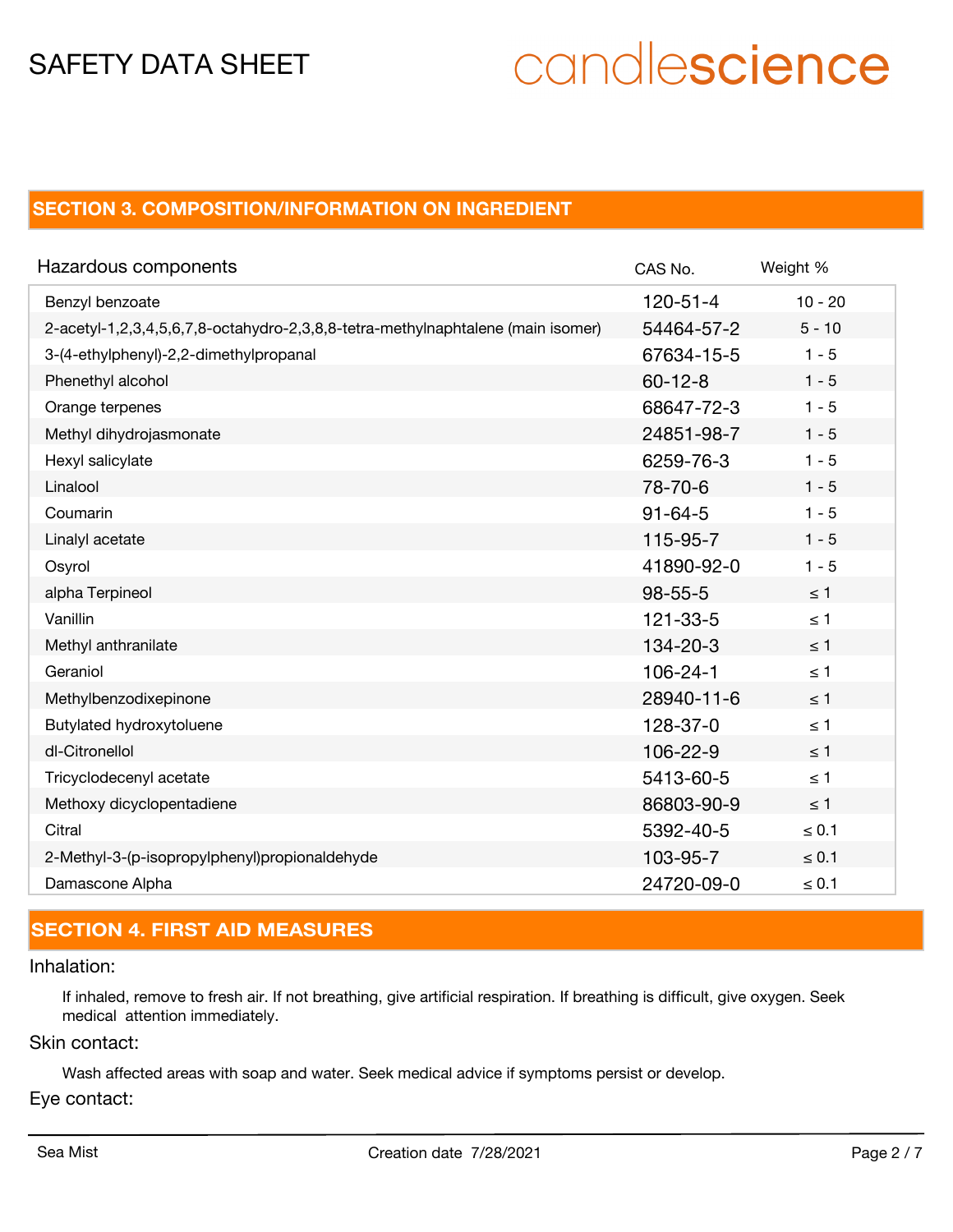# candlescience

Flush immediately with cold water for at least 15 minutes. Remove contact lenses. Seek medical advice if symptoms persist or develop.

Ingestion:

Do NOT induce vomiting unless advised by poison control or physician. Never give anything by mouth to an unconscious person. Seek medical attention immediately.

Most important symptoms:

Indication of immediate medical attention:

#### General information:

If medical advice/attention is needed, have this safety data sheet or label at hand.

## **SECTION 5. FIREFIGHTING MEASURES**

#### Suitable extinguishing media:

Foam, carbon dioxide, or dry chemical.

#### Unsuitable extinguishing media:

Avoid use of water in extinguishing fires.

#### Specific hazards:

During fire, gases hazardous to health may be formed. Do not allow run-off from fire fighting to enter drains or water courses.

#### Special fire fighting procedures:

Wear self-contained breathing apparatus for firefighting. Move containers from fire area if it can be done safely. Use water spray jet to protect personnel and to cool endangered containers.

# **SECTION 6. ACCIDENTAL RELEASE MEASURES**

#### Personal precautions, protective equipment and emergency procedures:

Evacuate personnel to safe areas. Remove all sources of ignition. Ensure adequate ventilation. Keep people away from and upwind of spill/leak. Wear appropriate protective equipment and clothing during clean-up.

#### Environmental precautions:

Do not allow to enter into soil/subsoil. Do not allow to enter into surface water or drains. Dispose of in accordance with local regulations. Local authorities should be advised if significant spillage cannot be contained.

#### Methods and materials for containment and cleaning up:

Soak up with inert absorbent material (e.g. sand, silica gel, vermiculite). Keep in suitable and closed containers for disposal. Clean contaminated floors and objects thoroughly while observing environmental regulations.

# **SECTION 7. HANDLING AND STORAGE**

#### Precautions for safe handling:

Avoid contact with skin and eyes. Avoid prolonged inhalation of vapors. Wash hands and other exposed areas with mild soap and water before eating, drinking or smoking and when leaving work. Handle in accordance with good industrial hygiene and safety practices.

#### Conditions for safe storage, including any incompatibilities:

Store in tightly closed and upright container in a cool, dry, ventilated area. Store away from light, heat, and sources of ignition.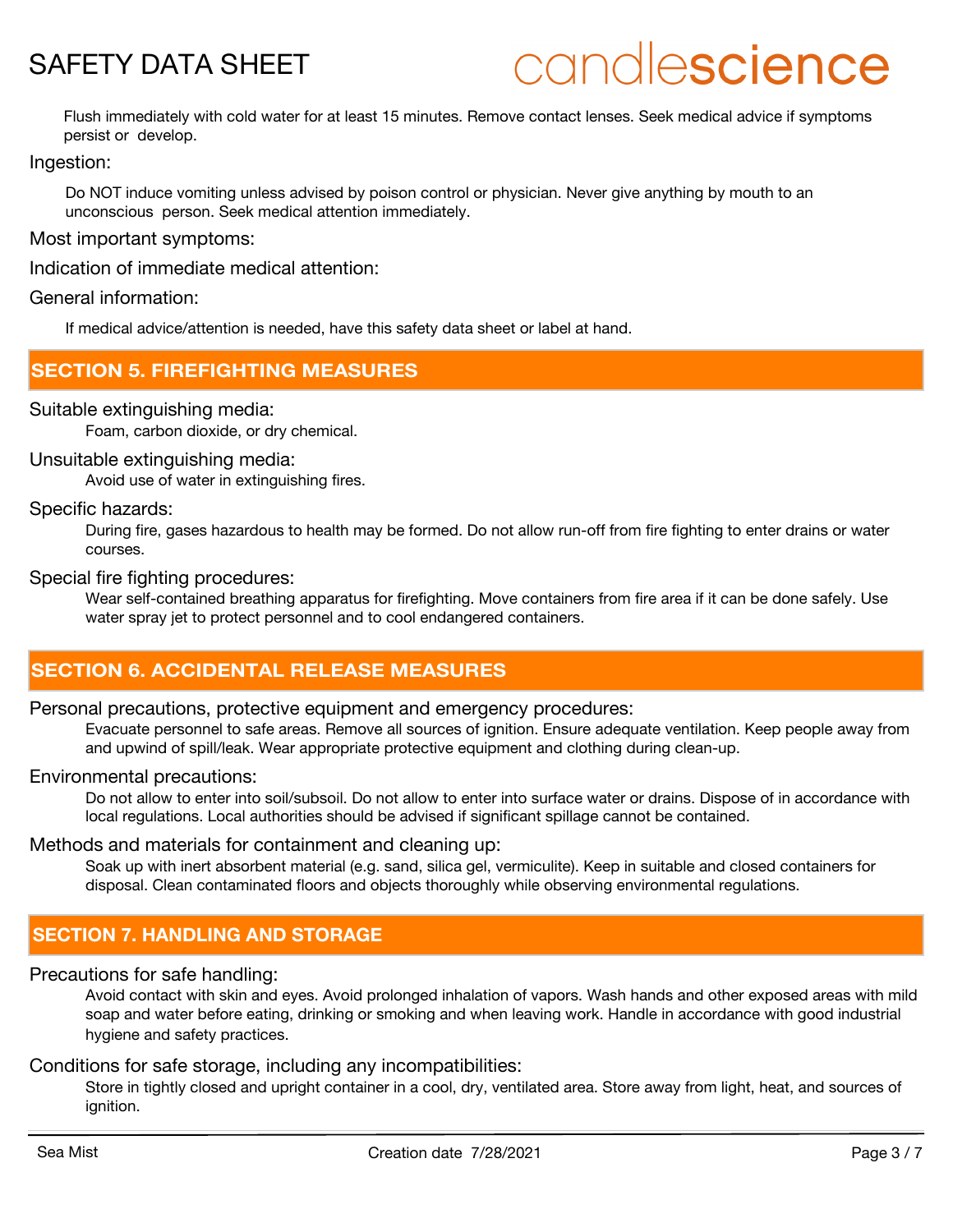# candlescience

# **SECTION 8. EXPOSURE CONTROLS/PERSONAL PROTECTION**

Exposure Guidelines:

ACGIH: dl-Citronellol (CAS 106-22-9) TWA 5 ppm

ACGIH: Geraniol (CAS 106-24-1) TWA 5 ppm

US WEEL: Vanillin (CAS 121-33-5) TWA 10 mg/m<sup>3</sup>

ACGIH: Butylated hydroxytoluene (CAS 128-37-0) TWA 2 mg/m<sup>3</sup>

NIOSH REL: Butylated hydroxytoluene (CAS 128-37-0) TWA 10 mg/m<sup>3</sup>

NIOSH: Pocket Guide to Chemical Hazards: Butylated hydroxytoluene (CAS 128-37-0) TWA 10 mg/m<sup>3</sup>

OSHA PEL: Butylated hydroxytoluene (CAS 128-37-0) TWA 10 mg/m<sup>3</sup>

ACGIH: Citral (CAS 5392-40-5) TWA 5 ppm

### Appropriate Engineering Controls:

#### **Ventilation:**

Use engineering controls to maintain airborne levels below exposure limit requirements or guidelines. If there are no applicable exposure limit requirements or guidelines, use only with adequate ventilation. Local exhaust ventilation may be necessary for some operations.

#### Personal Protective Equipment:

#### **Eye protection:**

Ensure that eyewash stations and safety showers are close to the workstation location. Chemical resistant goggles must be worn.

#### **Hand protection:**

Wear chemical resistant gloves suitable for this material as determined by a hazard assessment. Gloves should be discarded and replaced if there is any indication of degradation or chemical breakthrough.

#### **Skin and body protection:**

Wear protective clothing suitable for this material as determined by a hazard assessment.

#### **Respiratory protection:**

Respiratory protection should be worn when workplace exposures exceed exposure limit requirements or quidelines. If there are no applicable exposure limits or guidelines, use an approved respirator where there is a potential for adverse effects, including but not limited to respiratory irritation or odor, where indicated or required by the exposure assessment. Selection of air-purifying or positive-pressure supplied air will depend on the results of the exposure assessment which includes an evaluation of the specific operations and the actual or potential airborne concentrations. The type of cartridge or filter to be used must be selected and approved for the chemical, class, or classes of chemicals likely to be encountered in the workplace. For emergency conditions, use an approved positive-pressure self-contained breathing apparatus.

#### **General hygiene considerations:**

Handle in accordance with good industrial hygiene and safety practice. Remove contaminated clothing and protective equipment before entering eating areas. Wash hands before breaks and immediately after handling the product.

# **SECTION 9. PHYSICAL AND CHEMICAL PROPERTIES**

Appearance: Liquid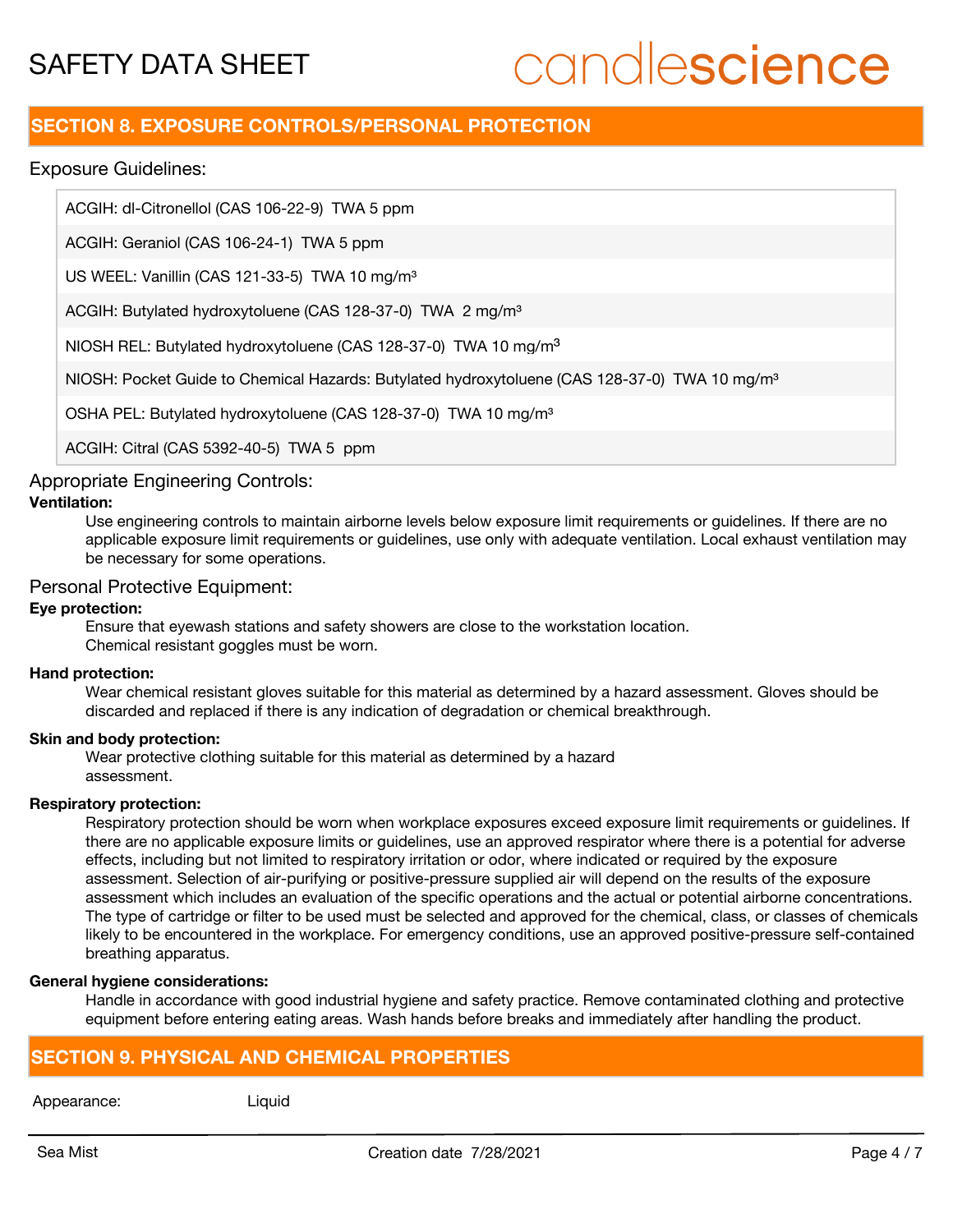# candlescience

| Color:                                        | Yellow                       |  |
|-----------------------------------------------|------------------------------|--|
| Odor:                                         | Characteristic of name       |  |
| Odor threshold:                               | N/A                          |  |
| pH:                                           | N/A                          |  |
| Melting point:                                | N/A                          |  |
| Boiling point:                                | N/A                          |  |
| Flashpoint:                                   | 100 °C<br>212 °F             |  |
| Evaporation Rate (Butyl Acetate = 1): $N/A$   |                              |  |
| Flammability (solid, gas):                    | N/A                          |  |
| Upper lower flammability or explosive limits: | N/A                          |  |
| Vapor density (Air=1):                        | N/A                          |  |
| Vapor pressure:                               | 0.034 mm Hg @ $20^{\circ}$ C |  |
| Specific gravity (H2O=1):                     | 0.954                        |  |
| Solubility in water:                          | no                           |  |
| Solubility in other solvents:                 | N/A                          |  |
| Partition coefficient: n-octanol/water:       | N/A                          |  |
| Auto-ignition temperature:                    | N/A                          |  |
| Decomposition temperature:                    | N/A                          |  |
| Kinematic viscosity:                          | N/A                          |  |
| Dynamic viscosity:                            | N/A                          |  |
| Explosive properties:                         | Not explosive                |  |
| Oxidizing properties:                         | Not oxidizing                |  |
| Refractive index:                             | N/A                          |  |

# **SECTION 10. STABILITY AND REACTIVITY**

#### **Chemical stability:**

The product is stable and non-reactive under normal conditions of use, storage and transport.

#### **Possibility of hazardous reactions:**

Material is stable under normal conditions.

### **Conditions to avoid:**

Heat, flames and sparks. Temperature extremes and direct sunlight.

#### **Incompatible materials:**

Strong oxidizing agents. Strong acids. Strong Bases.

### **Hazardous decomposition products:**

No hazardous decomposition products are known.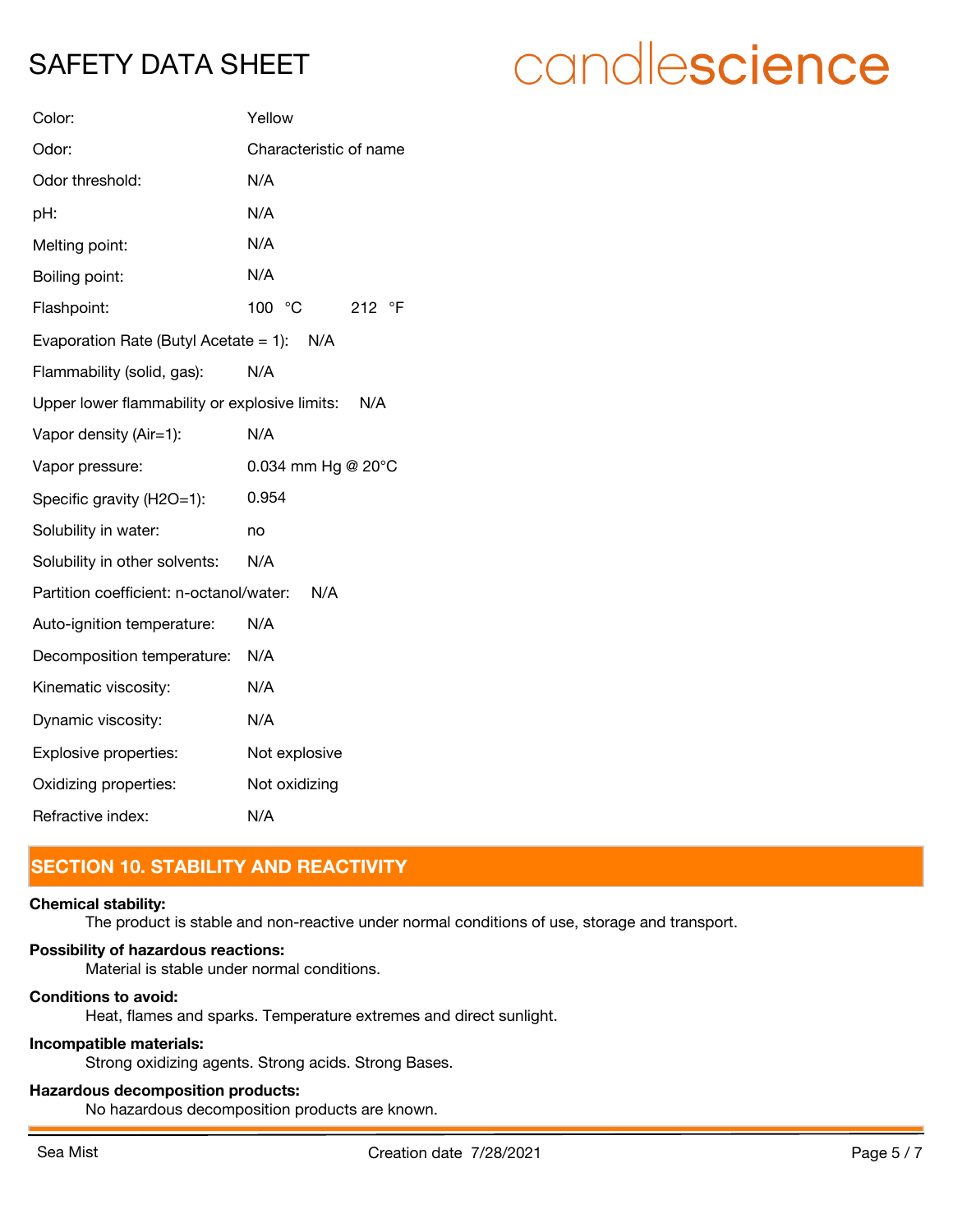# candlescience

# **SECTION 11. TOXICOLOGICAL INFORMATION**

#### **Acute oral toxicity:**

4202 mg/kg

#### **Acute dermal toxicity:**

N/A

#### **Acute inhalation toxicity:**

N/A

#### **Skin corrosion/irritation:**

No Data Available

#### **Serious eye damage/eye irritation:**

No Data Available

#### **Respiratory or skin sensitization:**

No Data Available

#### **Mutagenicity:**

No Data Available

#### **Reproductive toxicity:**

No Data Available

#### **Carcinogenicity:**

No Data Available

Please note: Mixtures have not been tested for health hazards. The health hazard information presented is provided in accordance with US 29 CFR 1910.1200 and is based on the testing of individual components which have been shown to cause or may cause these health effects when tested at higher concentrations or at full strength.

# **SECTION 12. ECOLOGICAL INFORMATION**

#### **Ecotoxicity:**

Not established.

### **Persistence and Degradability:**

Not established.

#### **Bioaccumulation:**

No Data Available

#### **Other Adverse Effects:**

No Data Available

# **SECTION 13. DISPOSAL CONSIDERATIONS**